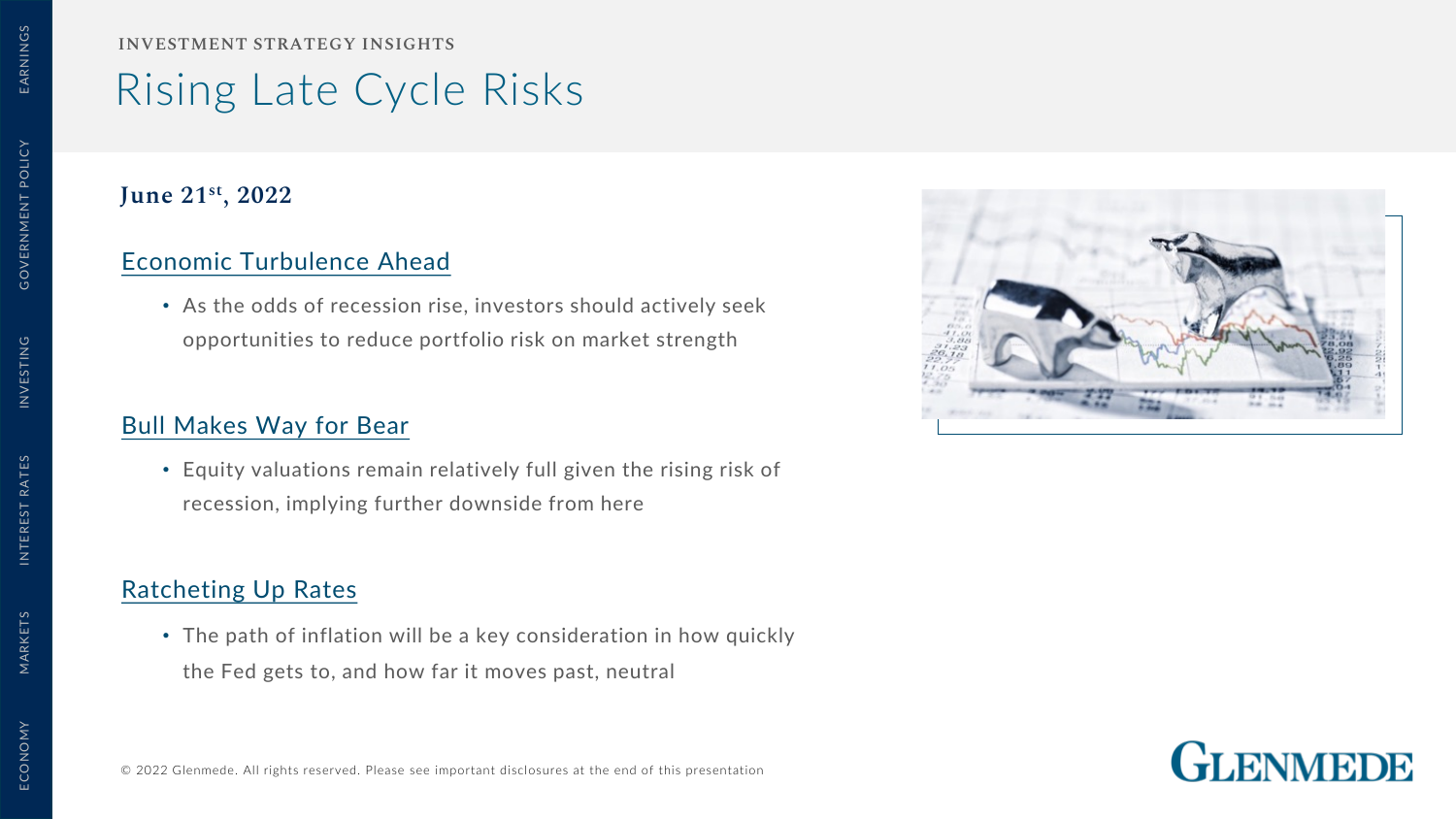<span id="page-1-0"></span>ECONOMY MARKETS INTEREST RATES INVESTING GOVERNMENT POLICY EARNINGS GOVERNMENT POLICY

INTEREST RATES

ECONOMY

**INVESTMENT STRATEGY INSIGHTS**

# Rising Late Cycle Risks

### Economic Turbulence Ahead Chart of the Week:

- **Recession Risks on the Rise.** Some leading indicators in the U.S. are beginning to show signs of slowing economic growth, as Glenmede's U.S. LEI\*, which seeks to provide estimates of expected GDP growth over a 6-12 month window, is picking up on signs of economic turbulence ahead with its first negative reading since early 2020. This is driven by an all-time low in consumer sentiment, softening PMIs and tightening monetary policy beginning to flow through to the broader economy. As a result, the economic expansion, now in the late stage of its cycle, is quickly progressing to a more likely recession.
- **Market Economy Feedback Loop.** As air continues to be let out from growth valuations, some tech companies that thrived during the pandemic are now beginning to pull back on hiring and capital expenditures. A handful of companies in recent weeks have announced considerable reductions in hiring, with some even taking the next step of instituting layoffs. This suggests a reevaluation of near-term cost-management strategies is underway, as companies grapple with slowing revenue growth and higher rates.
- **Watching for Peak Earnings.** As economic risks have risen, earnings estimates appear not to have gotten the memo – next-twelve-month S&P 500 earnings per share currently sits at its post-pandemic peak of ~\$**250**. There is now an increasing likelihood of an earnings downturn, particularly as persistent inflation begins to pressure profit margins and many retailers find their inventory stocks mismatched with consumer demand preferences. As the macroeconomic backdrop becomes more challenging, investors should expect downside risk to earnings.

*As the odds of recession rise, investors should actively seek opportunities to reduce portfolio risk on market strength*

### **Glenmede's U.S. LEI\* suggests economic growth will turn negative**



 $\overline{2}$ 

*\*Leading Economic Indicator*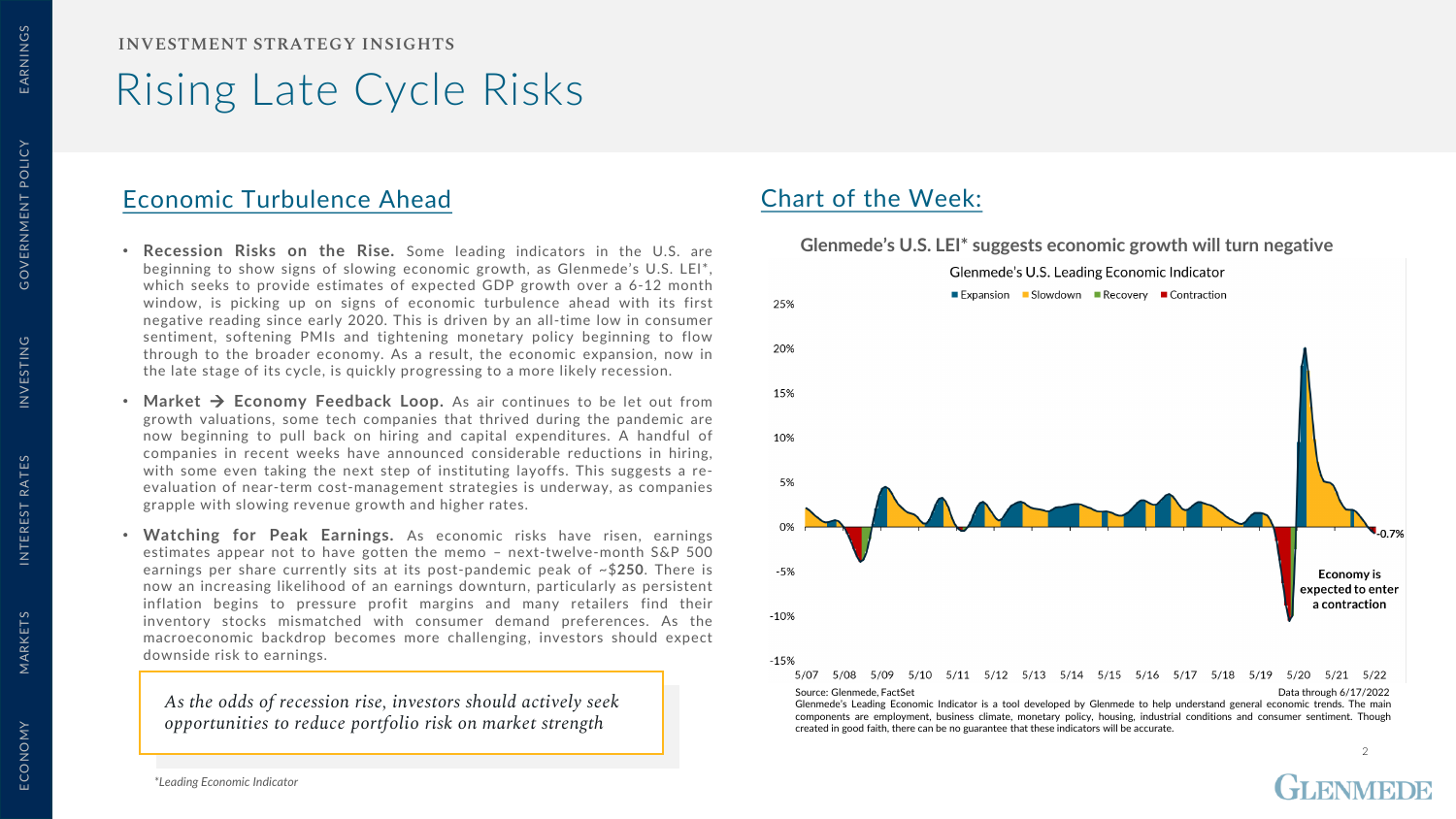# <span id="page-2-0"></span>Rising Late Cycle Risks

## Bull Makes Way for Bear Ratcheting Up Rates

- **The New Bear Market.** The market's close last Monday officially christened the 11th bear market since the mid-1950s for the S&P 500. The empirical record suggests that bear markets have a history of further downside after crossing the -20% mark. The average of the ten prior bear markets is a decline of 36%, with two of the last four bear markets finding their trough after declines of almost 50% or more.
- **Nuanced Bond Positioning.** Markets have faced a perfect storm of falling equity and bond prices thus far in 2022. Historically, investment-grade fixed income has offered diversification benefits during declining equity markets, but higher inflation and rates have increased the correlation between both major asset classes year-to-date. Accordingly, investors looking to reduce the risk in their portfolios should focus on bonds with shorter terms to maturity that are less sensitive to changes in yields, which may be key given the uncertainty surrounding Fed tightening. In addition, the flat profile of the yield curve may allow investors to capture recently higher yields in short-duration bonds without the extra interest rate risk acquired from longer-maturity fixed income.
- **No Capitulation, Yet.** Glenmede's Market Sentiment Index has picked up on oversold conditions in domestic equity markets but has not yet signaled a full capitulation moment that is typically a hallmark of major market bottoms. In addition, certain equity asset classes, including large cap stocks, have yet to fully reach Glenmede's estimate of fair value. These are two important criteria to be met before investors can begin to get more constructive on risk assets.

*Equity valuations remain relatively full given the rising risk of recession, implying further downside from here*

- **FOMC Meeting.** Ending weeks of speculation, the Fed raised rates by 0.75% last week, consistent with recently realigned consensus expectations in the wake of the latest CPI report. While Powell indicated that he doesn't expect "moves of this size to be common," an increase of 50 or 75 basis points is now expected for the July meeting. This is a clear sign that the Fed recognizes it's still behind the curve on bringing inflation under control and is willing to take a more aggressive tack to defend its price stability mandate.
- **Rate Path Adjustments**. FOMC members indicated a much stronger path of rate increases as the Fed's newest dot plot now shows expectations for a total of 13 rate hikes for 2022 as opposed an earlier estimate for 7 in March. The federal funds rate is now projected to reach a peak of 3.8% by the end of 2023, before falling to 3.4% in 2024. This is a notable revision for rate expectations, as ongoing inflation trends continue to deviate from the Fed's rosier outlook for material price deceleration by year-end.
- **Assessing Neutral.** With the Fed now well along in its rate hike cycle and the balance sheet runoff underway in the background, monetary policy is approaching neutral and may surpass it by the end of 2022. The newly revised midpoint of the target range shows the Fed's benchmark rate will end the year at 3.4%, a level that closely resembles neutral. The longer it takes the Fed to bring inflation to heel, the odds of achieving a soft landing become incrementally more challenging, since a more aggressive tightening may incite macroeconomic risks that result from an increasingly restrictive posture.

3

*The path of inflation will be a key consideration in how quickly the Fed gets to, and how far it moves past, neutral*

MARKETS